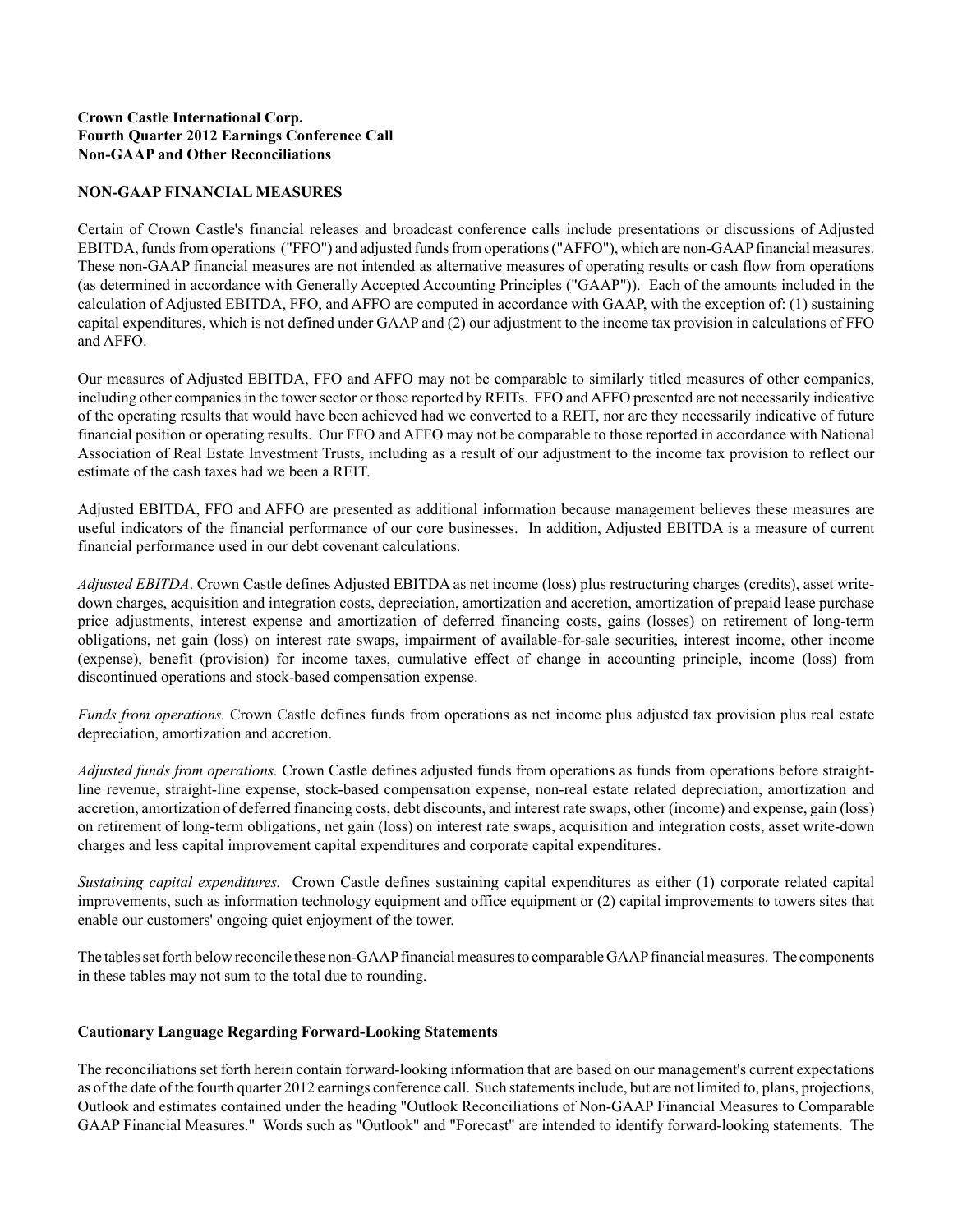Outlook included herein does not include the impact of acquisitions and financing described on our fourth quarter earnings conference call (held on January 24, 2013) and our fourth quarter earnings release (dated January 23, 2013).

Such forward-looking statements are subject to certain risks, uncertainties and assumptions, including but not limited to prevailing market conditions and factors. Should one or more of these or other risks or uncertainties materialize, or should underlying assumptions prove incorrect, actual results may vary materially from those expected. More information about potential risk factors which could affect our results is included in our filings with the SEC. Crown Castle assumes no obligation to update publicly any forward-looking statements, whether as a result of new information, future events or otherwise.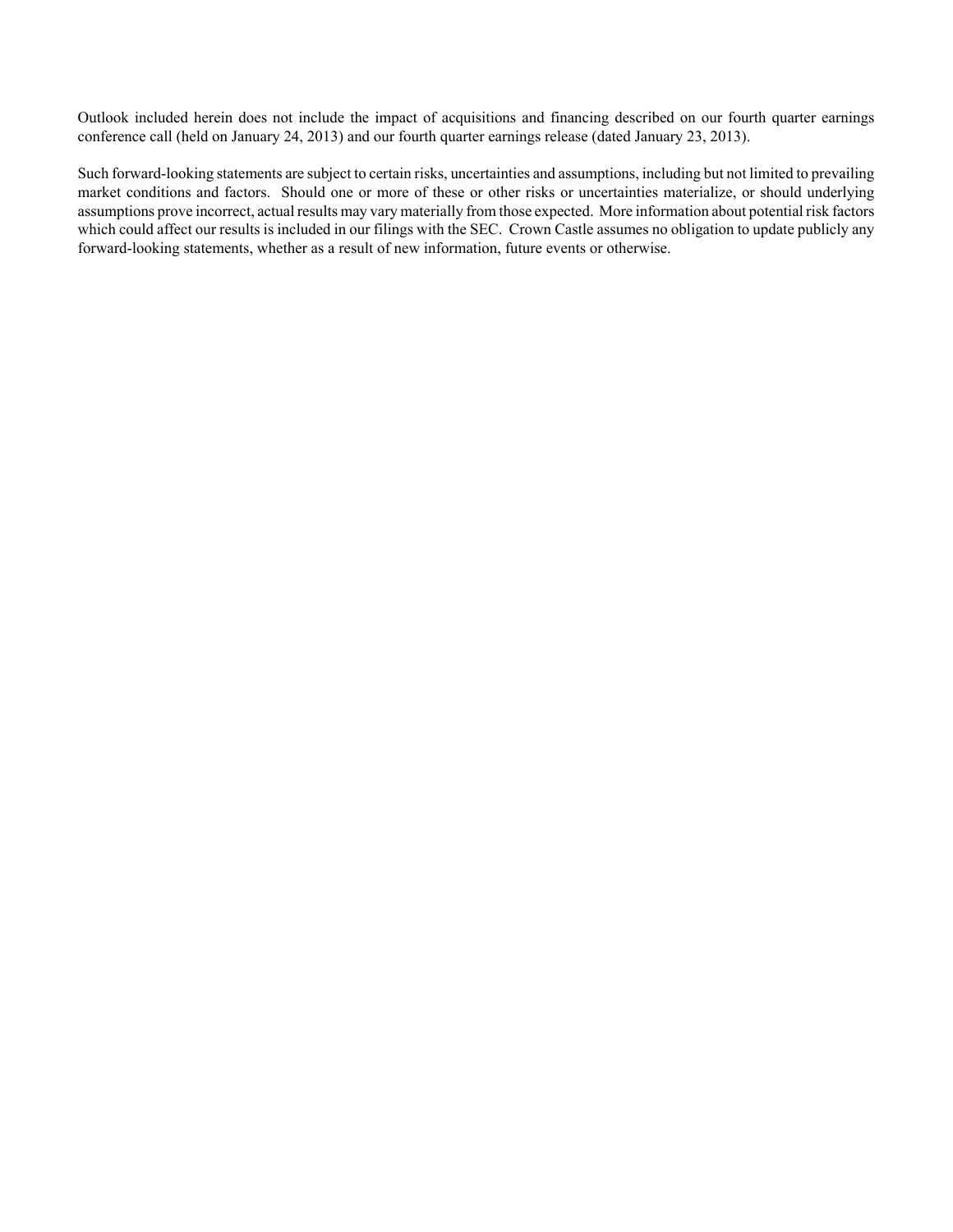### **Reconciliations of Non-GAAP Financial Measure to Comparable GAAP Financial Measures:**

## **Adjusted EBITDA for the quarters and years ended December 31, 2012 and December 31, 2011 is computed as follows:**

|                                                               |  | <b>For the Three Months Ended</b> |   |                      |    | <b>For the Twelve Months Ended</b> |   |                      |  |
|---------------------------------------------------------------|--|-----------------------------------|---|----------------------|----|------------------------------------|---|----------------------|--|
| (in millions)                                                 |  | December 31.<br>2012              |   | December 31.<br>2011 |    | December 31.<br>2012               |   | December 31,<br>2011 |  |
| Net income (loss)                                             |  | (9.6)                             | S | 48.9                 | \$ | 200.9                              | S | 171.5                |  |
| Adjustments to increase (decrease) net income (loss):         |  |                                   |   |                      |    |                                    |   |                      |  |
| Asset write-down charges                                      |  | 7.3                               |   | 8.6                  |    | 15.5                               |   | 22.3                 |  |
| Acquisition and integration costs                             |  | 6.2                               |   | 1.6                  |    | 18.3                               |   | 3.3                  |  |
| Depreciation, amortization and accretion                      |  | 175.8                             |   | 139.0                |    | 622.6                              |   | 553.0                |  |
| Amortization of prepaid lease purchase price adjustments      |  | 3.9                               |   |                      |    | 14.2                               |   |                      |  |
| Interest expense and amortization of deferred financing costs |  | 173.7                             |   | 127.3                |    | 601.0                              |   | 507.6                |  |
| Gains (losses) on retirement of long-term obligations         |  | 117.4                             |   |                      |    | 132.0                              |   |                      |  |
| Interest income                                               |  | (3.5)                             |   | (0.1)                |    | (4.6)                              |   | (0.7)                |  |
| Other income (expense)                                        |  | 1.4                               |   | 0.1                  |    | 5.4                                |   | 5.6                  |  |
| Benefit (provision) for income taxes                          |  | (70.6)                            |   | 0.6                  |    | (100.1)                            |   | 8.3                  |  |
| Stock-based compensation expense                              |  | 12.0                              |   | 9.2                  |    | 47.4                               |   | 36.0                 |  |
| <b>Adjusted EBITDA</b>                                        |  | 413.9                             | S | 335.2                |    | 1,552.7                            |   | 1,306.9              |  |

## **Adjusted EBITDA for the quarter ending March 31, 2013 and the year ending December 31, 2013 is forecasted as follows:**

| (in millions)                                                 | O1 2013<br>Outlook | Full Year 2013<br>Outlook |
|---------------------------------------------------------------|--------------------|---------------------------|
| Net income (loss)                                             | $$(17)$ to \$23    | \$58 to \$159             |
| Adjustments to increase (decrease) net income (loss):         |                    |                           |
| Asset write-down charges                                      | \$4 to \$6         | \$15 to \$25              |
| Acquisition and integration costs                             | \$0 to \$4         | \$10 to \$20              |
| Depreciation, amortization and accretion                      | \$188 to \$193     | \$750 to \$770            |
| Amortization of prepaid leases purchase price adjustments     | \$3 to \$5         | \$15 to \$17              |
| Interest expense and amortization of deferred financing costs | \$161 to \$166     | \$598 to \$608            |
| Gains (losses) on retirement of long-term obligations         | \$36 to \$36       | \$36 to \$36              |
| Interest income                                               | $$(2)$ to $$0$     | $\$(3)$ to $\$(1)$        |
| Other income (expense)                                        | \$0 to \$2         | \$5 to \$7                |
| Benefit (provision) for income taxes                          | \$6 to \$17        | \$80 to \$105             |
| Stock-based compensation expense                              | \$9 to \$11        | \$41 to \$46              |
| <b>Adjusted EBITDA</b>                                        | \$423 to \$428     | \$1,691 to \$1,706        |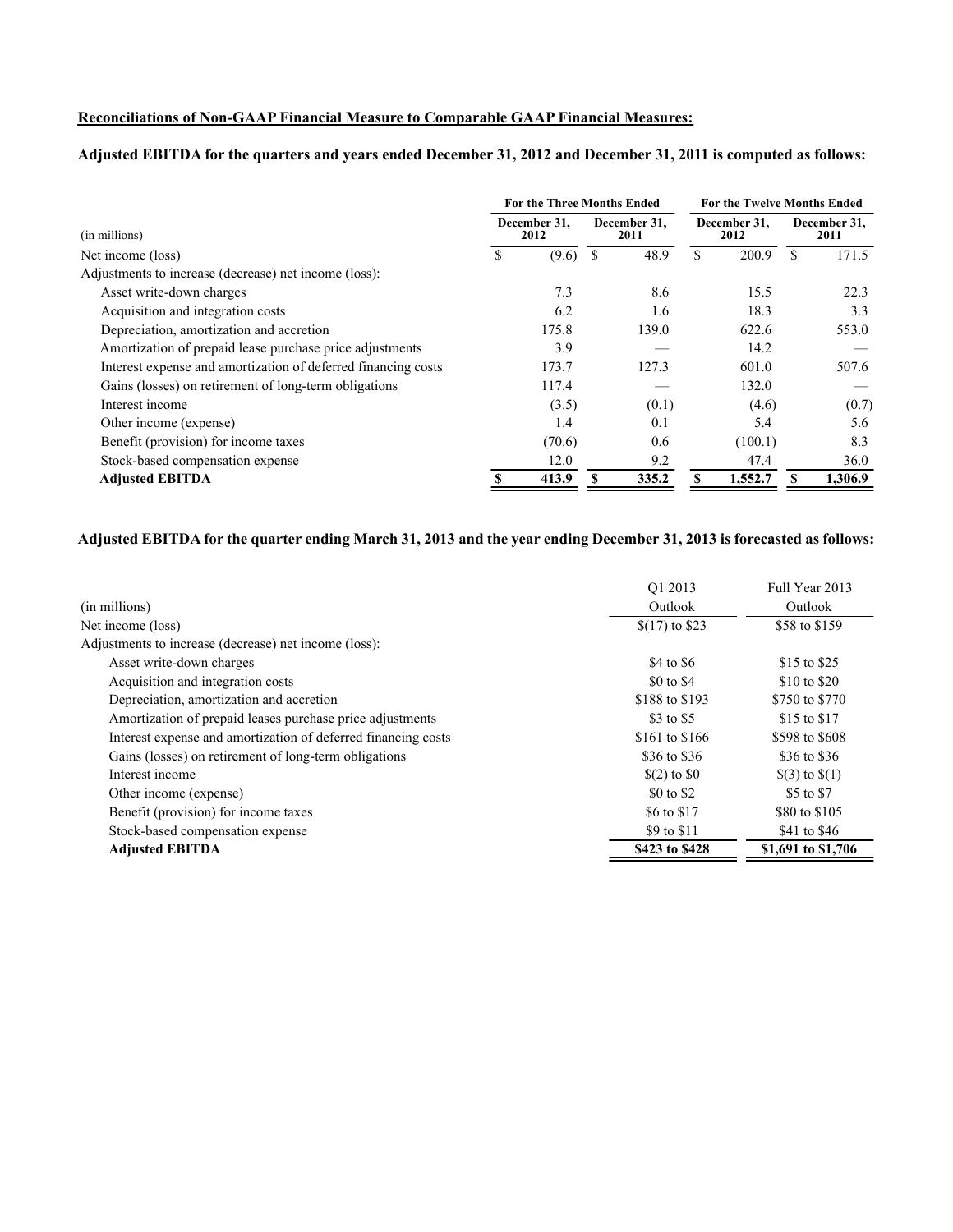# **Adjusted EBITDA for the three months ended March 31, 2012 and 2011 is computed as follows:**

|                                                               |                   | <b>For the Three Months Ended</b> |  |  |  |  |
|---------------------------------------------------------------|-------------------|-----------------------------------|--|--|--|--|
| (in millions)                                                 | March 31.<br>2012 | March 31,<br>2011                 |  |  |  |  |
| Net income (loss)                                             | 50.3              | 40.1                              |  |  |  |  |
| Adjustments to increase (decrease) net income (loss):         |                   |                                   |  |  |  |  |
| Asset write-down charges                                      | 3.0               | 4.4                               |  |  |  |  |
| Acquisition and integration costs                             | 1.7               | 0.6                               |  |  |  |  |
| Depreciation, amortization and accretion                      | 139.4             | 137.3                             |  |  |  |  |
| Amortization of prepaid lease purchase price adjustments      | 2.5               |                                   |  |  |  |  |
| Interest expense and amortization of deferred financing costs | 137.5             | 126.7                             |  |  |  |  |
| Gains (losses) on retirement of long-term obligations         | 7.1               |                                   |  |  |  |  |
| Interest income                                               | (0.4)             | (0.2)                             |  |  |  |  |
| Other income (expense)                                        | 1.1               | 0.6                               |  |  |  |  |
| Benefit (provision) for income taxes                          | 6.7               | (0.8)                             |  |  |  |  |
| Stock-based compensation expense                              | 11.2              | 10.7                              |  |  |  |  |
| <b>Adjusted EBITDA</b>                                        | 360.1             | 319.3                             |  |  |  |  |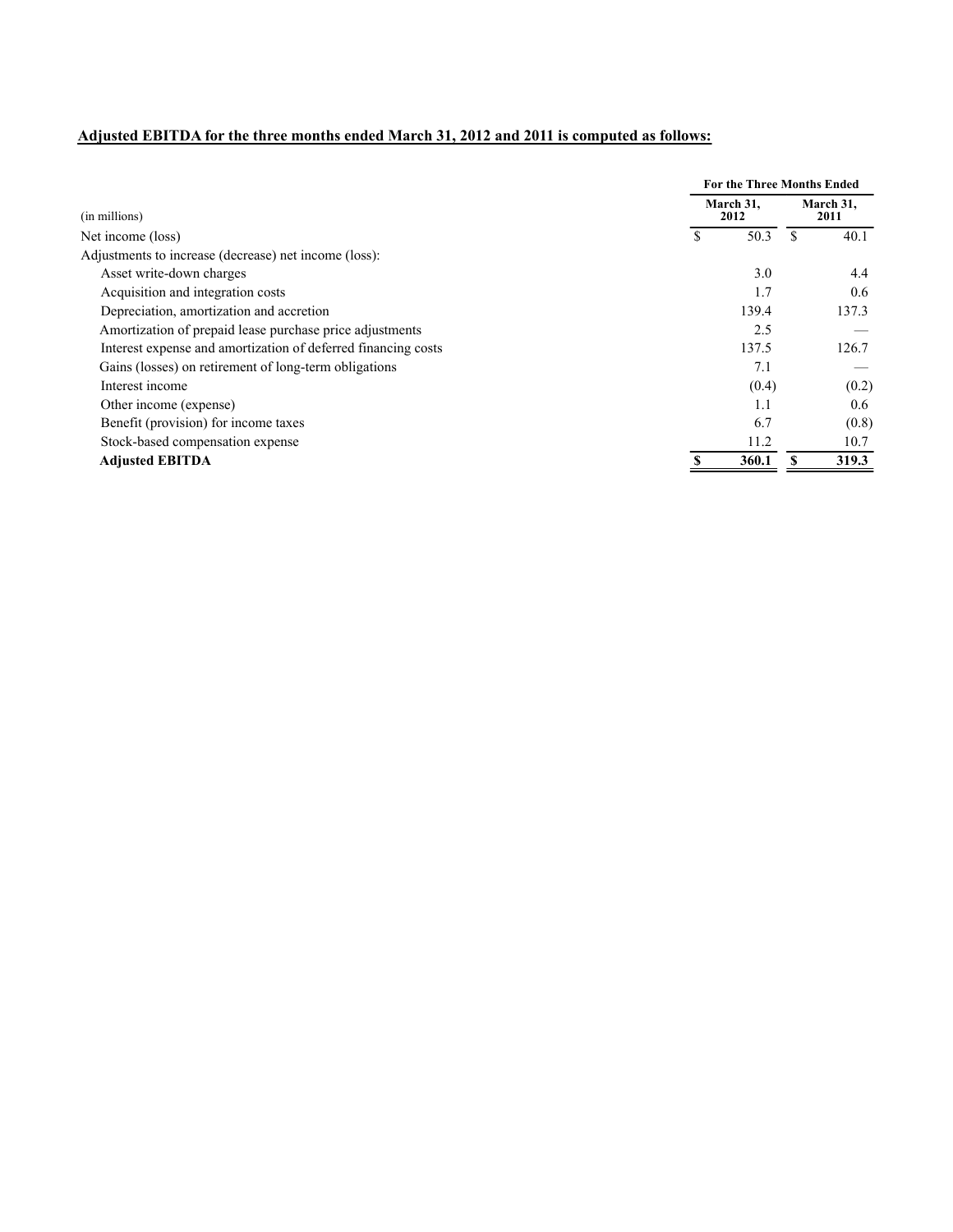### **Reconciliations of Non-GAAP Financial Measure to Comparable GAAP Financial Measures:**

## **FFO and AFFO for the quarter ending March 31, 2013 and the year ending December 31, 2013 are forecasted as follows:**

|                                                                                  | Q1 2013            | Full Year 2013       |
|----------------------------------------------------------------------------------|--------------------|----------------------|
| (in millions)                                                                    | Outlook            | Outlook              |
| Net income                                                                       | $$(17)$ to \$23    | \$58 to \$159        |
| Adjusted tax provision <sup>(a)</sup>                                            | \$6 to \$10        | \$80 to \$90         |
| Real estate related depreciation, amortization and accretion                     | \$184 to \$187     | \$731 to \$746       |
| <b>FFO</b>                                                                       | \$195 to \$200     | \$928 to \$943       |
| FFO (from above)                                                                 | \$195 to \$200     | \$928 to \$943       |
| Straight-line revenue                                                            | $$(47)$ to $$(42)$ | $$(162)$ to $$(147)$ |
| Straight-line expense                                                            | \$19 to \$24       | \$76 to \$91         |
| Stock-based compensation expense                                                 | \$9 to \$11        | \$41 to \$46         |
| Non-real estate related depreciation, amortization and accretion                 | \$4 to \$6         | \$19 to \$24         |
| Amortization of deferred financing costs, debt discounts and interest rate swaps | \$35 to \$39       | \$95 to \$106        |
| Other (income) expense                                                           | \$0 to \$2         | \$5 to \$7           |
| Gains (losses) on retirement of long-term obligations                            | \$36 to \$36       | \$36 to \$36         |
| Acquisition and integration costs                                                | \$0 to \$4         | \$10 to \$20         |
| Asset write-down charges                                                         | \$4 to \$6         | \$15 to \$25         |
| Capital improvement capital expenditures                                         | $\$(6)$ to $\$(4)$ | $$(19)$ to $$(17)$   |
| Corporate capital expenditures                                                   | $\S(5)$ to $\S(3)$ | $(13)$ to $(11)$     |
| <b>AFFO</b>                                                                      | \$259 to \$264     | \$1,067 to \$1,082   |
| Weighted-average common shares outstanding — diluted                             | 293                | 293                  |
| <b>AFFO</b> per share                                                            | \$0.89 to \$0.90   | \$3.65 to \$3.70     |

(a) Adjust the income tax provision to reflect our estimate of the cash taxes had we been a REIT, which predominately relates to foreign taxes paid. As a result, income tax expense is lower by the amount of the adjustment.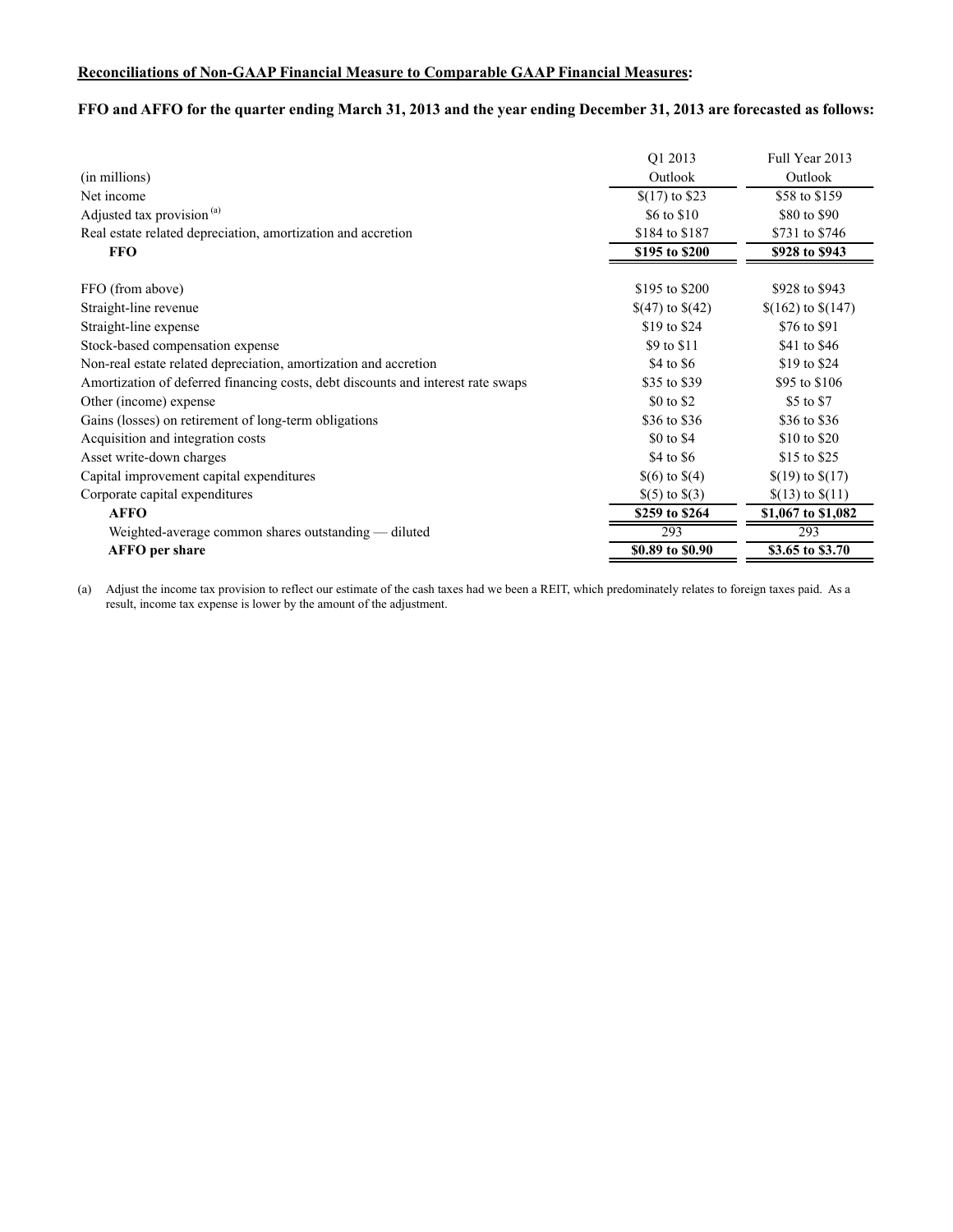### **FFO and AFFO for the quarters and years ended December 31, 2012 and 2011 are computed as follows:**

|                                                                                     |             | For Three Months Ended |               |                      |                           | For the Twelve Months Ended |              |                      |  |
|-------------------------------------------------------------------------------------|-------------|------------------------|---------------|----------------------|---------------------------|-----------------------------|--------------|----------------------|--|
| (in millions, except per share amounts)                                             |             | December 31,<br>2012   |               | December 31,<br>2011 |                           | December 31,<br>2012        |              | December 31,<br>2011 |  |
| Net income                                                                          | $\mathbf S$ | (9.6)                  | $\mathcal{S}$ | 48.9                 | $\mathbf S$               | 200.9                       | $\mathbb{S}$ | 171.5                |  |
| Adjusted tax provision <sup>(a)</sup>                                               |             | (72.6)                 |               | (0.3)                |                           | (106.7)                     |              | 5                    |  |
| Real estate related depreciation, amortization and accretion                        |             | 170.5                  |               | 133.7                |                           | 601.4                       |              | 531.9                |  |
| <b>FFO</b>                                                                          | \$          | 88.3                   | S             | 182.4                | $\boldsymbol{\mathsf{S}}$ | 695.5                       | S            | 708.3                |  |
| Weighted-average common shares outstanding - diluted                                |             | 292.5                  |               | 282.9                |                           | 291.3                       |              | 285.9                |  |
| FFO per share                                                                       | S           | 0.30                   | <b>S</b>      | 0.64                 | \$                        | 2.39                        |              | 2.48                 |  |
| FFO (from above)                                                                    |             | 88.3                   |               | 182.4                |                           | 695.5                       |              | 708.3                |  |
| Straight-line revenue                                                               |             | (28.6)                 |               | (40.0)               |                           | (175.5)                     |              | (178.5)              |  |
| Straight-line expense                                                               |             | 16.1                   |               | 9.5                  |                           | 54.1                        |              | 39.0                 |  |
| Stock-based compensation expense                                                    |             | 12.0                   |               | 9.2                  |                           | 47.4                        |              | 36.0                 |  |
| Non-real estate related depreciation, amortization and accretion                    |             | 5.4                    |               | 5.3                  |                           | 21.2                        |              | 21.1                 |  |
| Amortization of deferred financing costs, debt discounts and<br>interest rate swaps |             | 35.7                   |               | 25.7                 |                           | 109.3                       |              | 102.9                |  |
| Other (income) expense                                                              |             | 1.4                    |               | 0.1                  |                           | 5.4                         |              | 5.6                  |  |
| Losses (gains) on retirement of long-term obligations                               |             | 117.4                  |               |                      |                           | 132.0                       |              |                      |  |
| Acquisition and integration costs                                                   |             | 6.2                    |               | 1.6                  |                           | 18.3                        |              | 3.3                  |  |
| Asset write-down charges                                                            |             | 7.3                    |               | 8.6                  |                           | 15.5                        |              | 22.3                 |  |
| Capital improvement capital expenditures                                            |             | (10.9)                 |               | (5.3)                |                           | (21.6)                      |              | (14.0)               |  |
| Corporate capital expenditures                                                      |             | (7.2)                  |               | (4.0)                |                           | (15.5)                      |              | (9.4)                |  |
| <b>AFFO</b>                                                                         |             | 243.0                  | $\mathbf S$   | 193.1                | <sup>\$</sup>             | 886.1                       | -S           | 736.7                |  |
| Weighted-average common shares outstanding - diluted                                |             | 292.5                  |               | 282.9                |                           | 291.3                       |              | 285.9                |  |
| <b>AFFO</b> per share                                                               | S           | 0.83                   | S             | 0.68                 | \$                        | 3.04                        | S            | 2.58                 |  |

(a) Adjust the income tax provision to reflect our estimate of the cash taxes had we been a REIT, which predominately relates to foreign taxes paid. As a result, income tax expense is lower by the amount of the adjustment.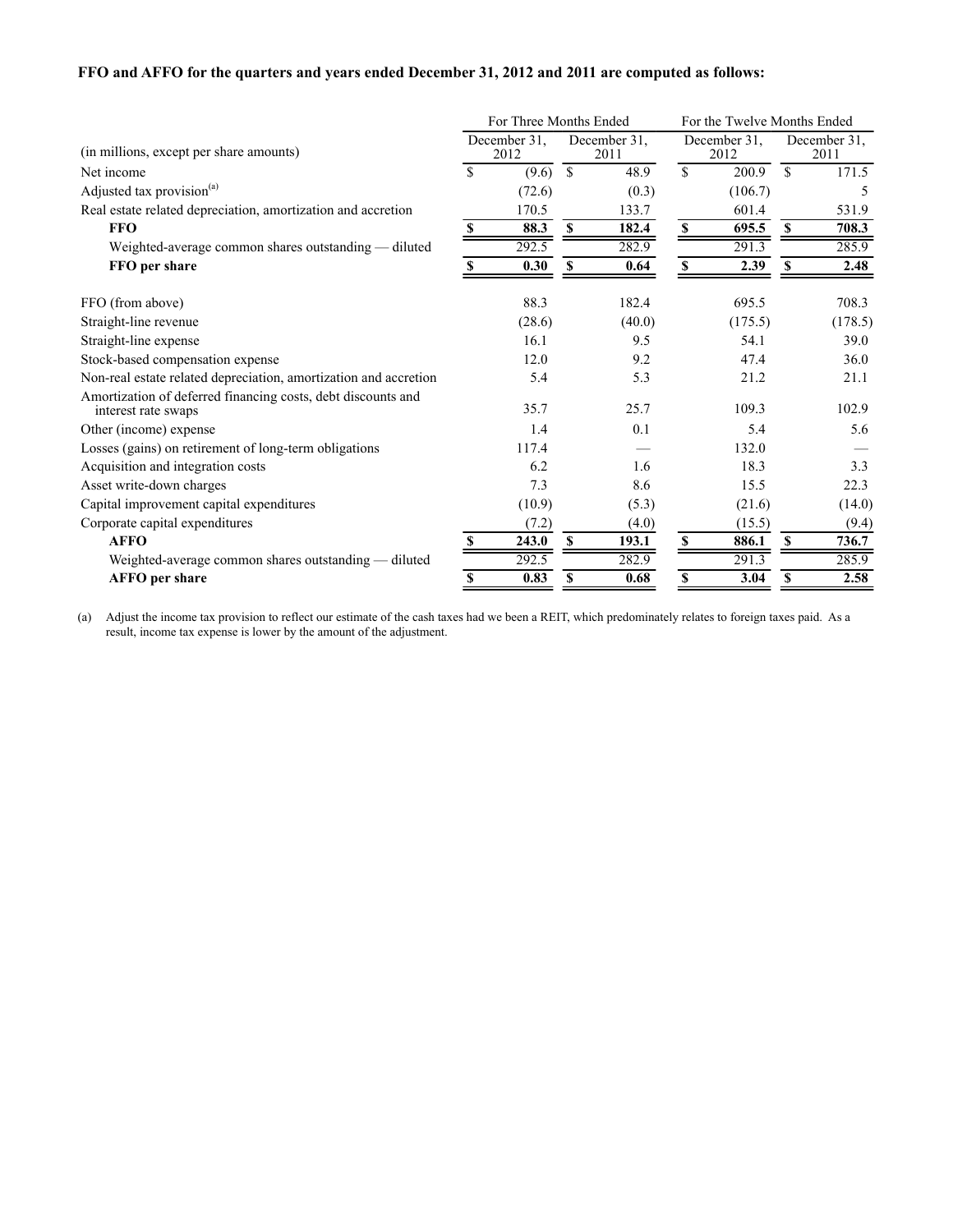### **FFO, AFFO, and AFFO per share for the quarters ended March 31, 2012 and 2011 are computed as follows:**

|                                                                                  |   | <b>For Three Months Ended</b> |                   |        |  |  |  |
|----------------------------------------------------------------------------------|---|-------------------------------|-------------------|--------|--|--|--|
| (in millions, except per share amounts)                                          |   | March 31,<br>2012             | March 31,<br>2011 |        |  |  |  |
| Net income                                                                       | S | 50.3                          | <sup>\$</sup>     | 40.1   |  |  |  |
| Adjusted tax provision <sup>(a)</sup>                                            |   | 6.2                           |                   | (1.6)  |  |  |  |
| Real estate related depreciation, amortization and accretion                     |   | 134.0                         |                   | 132.1  |  |  |  |
| <b>FFO</b>                                                                       | S | 190.5                         | S                 | 170.6  |  |  |  |
| FFO (from above)                                                                 |   | 190.5                         |                   | 170.6  |  |  |  |
| Straight-line revenue                                                            |   | (53.7)                        |                   | (48.9) |  |  |  |
| Straight-line expense                                                            |   | 11.8                          |                   | 9.9    |  |  |  |
| Stock-based compensation expense                                                 |   | 11.2                          |                   | 10.7   |  |  |  |
| Non-real estate related depreciation, amortization and accretion                 |   | 5.3                           |                   | 5.1    |  |  |  |
| Amortization of deferred financing costs, debt discounts and interest rate swaps |   | 24.5                          |                   | 25.8   |  |  |  |
| Other (income) expense                                                           |   | 1.1                           |                   | 0.6    |  |  |  |
| Losses (gains) on retirement of long-term obligations                            |   | 7.1                           |                   |        |  |  |  |
| Acquisition and integration costs                                                |   | 1.7                           |                   | 0.6    |  |  |  |
| Asset write-down charges                                                         |   | 3.0                           |                   | 4.4    |  |  |  |
| Capital improvement capital expenditures                                         |   | (2.5)                         |                   | (1.8)  |  |  |  |
| Corporate capital expenditures                                                   |   | (1.7)                         |                   | (1.3)  |  |  |  |
| <b>AFFO</b>                                                                      |   | 198.3                         | S                 | 175.7  |  |  |  |
| Shares — diluted                                                                 |   | 285.9                         | S                 | 289.0  |  |  |  |
| AFFO per share — diluted                                                         |   | 0.69                          |                   | 0.61   |  |  |  |
|                                                                                  |   |                               |                   |        |  |  |  |

(a) Adjust the income tax provision to reflect our estimate of the cash taxes had we been a REIT, which predominately relates to foreign taxes paid. As a result, income tax expense is lower by the amount of the adjustment.